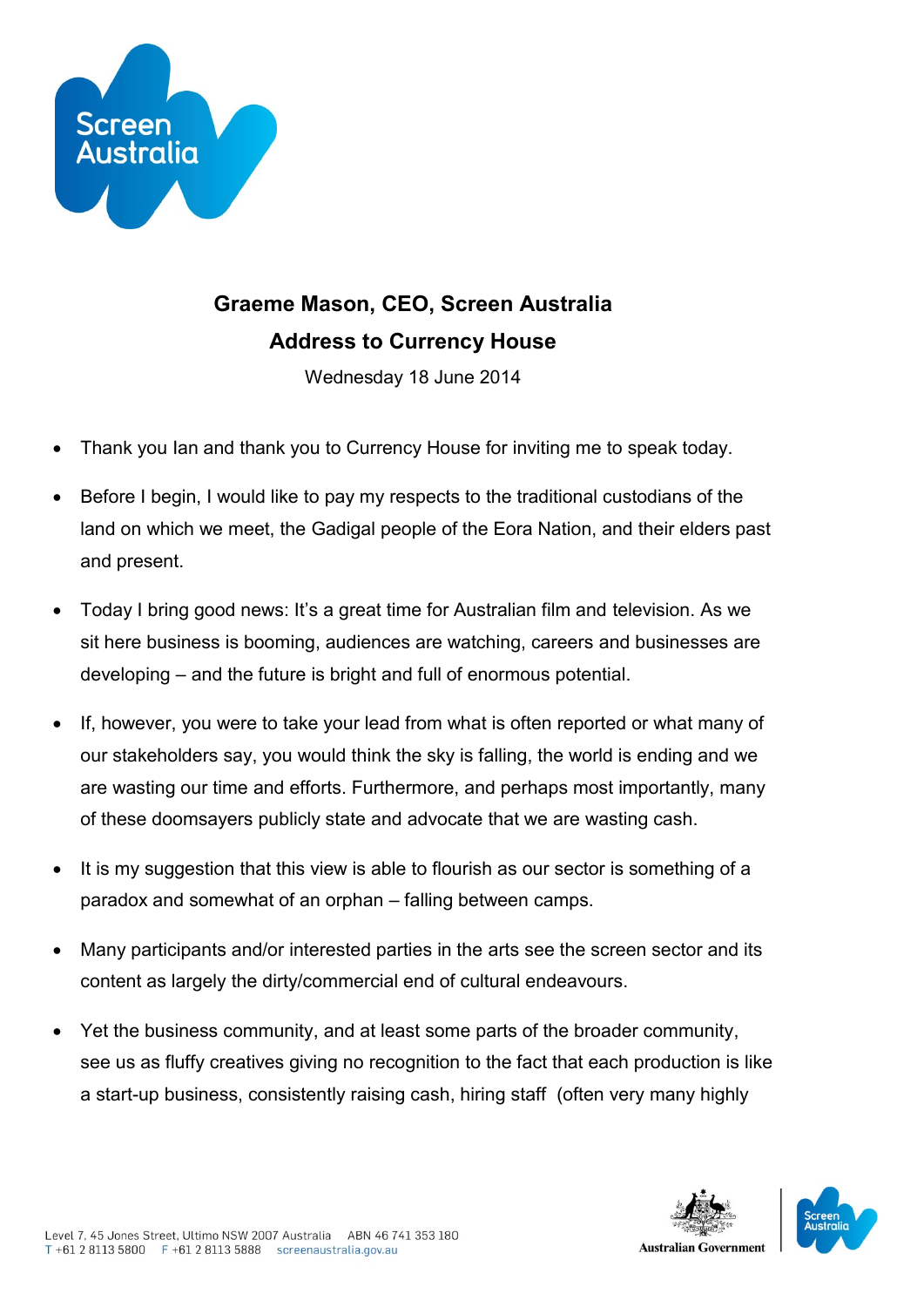skilled people), successfully creating product and taking it out to market, both here and abroad.

- This can leave us without credit from either end rather than, as it deserves, getting plaudits for both.
- No doubt about it, Australia's screen industry is doing great things. The successes of this industry – I would suggest – raise the profile of Australia on the world stage like no other form of creative expression, sport or industry.
- There is also one big difference between the screen sector and pure arts practice. Our sector makes money and generates loads of it.
- I come off the back of the film market in Cannes where we saw an enormous show of excitement and goodwill for Australian talent. This came through in over \$17 million in international sales for Australian projects, the lion's share for a feature that hasn't even started production yet, SeeSaw Pictures' *Lion/The Long Way Home*. There was industry excitement for the three Australian features showing: *The Rover, These Final Hours* and *Charlie's Country.* The latter was singled out for David Gulpilil's performance, which saw him receive an award for Best Actor.
- Added to this, one of the hottest directors was Justin Kurzel with his retelling of Macbeth. This totally non-Australian production with major movie stars in all roles was offered to him based on his low budget Australian film *Snowtown*. Career and industry development in practice.
- Still in Cannes the world cup of theatrical for those of you more sport inclined, particularly at this time – in the first three days the red carpet and the world's press were clamouring for Nicole Kidman, Cate Blanchett and Russell Crowe. The profile, attention, promotion and free advertising these Australian screen talent give to our country is beyond any other sector and, simply put, is something Australian tourism or trade organisations would kill for.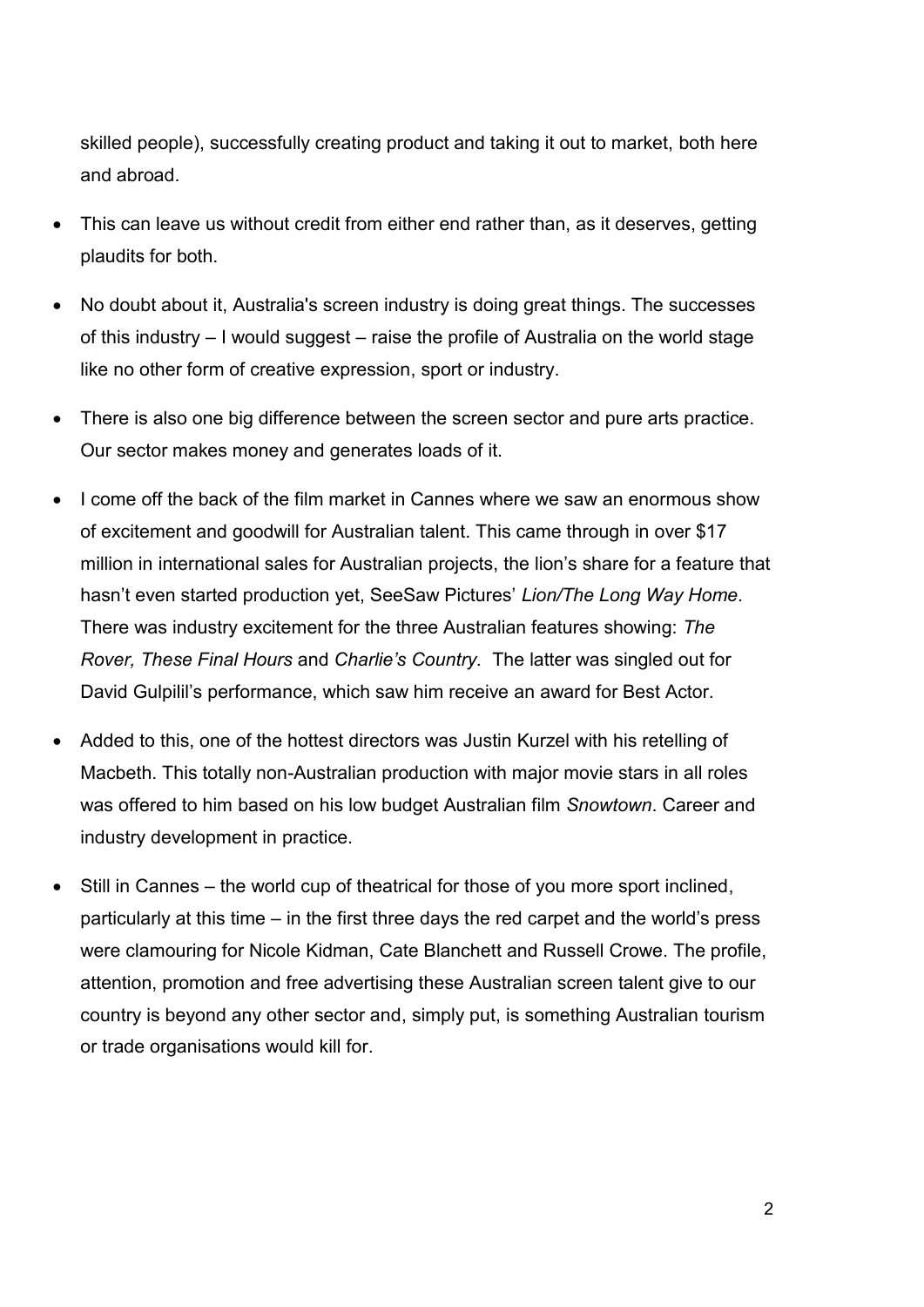- Here at home it remains true that the best way to get high impact eyeballs to get over a message or commercial product remains on free-to-air TV, where Australianmade programs rule the roost and largely define the broadcaster's image. I will touch on it again but the range of our TV output is staggering and is noted here and abroad. At the recent Monte Carlo International TV awards two very different shows, *Top of the Lake* and *Wentworth*, were vying for top honours.
- Now on a different and more sobering note I'm sure many of you have heard that the federal budget had an impact on Screen Australia's direct funding. I've sat down with our Board to discuss our priorities and we are working through how we will manage the reduction in funding. There will be cuts which we are working through and will be able to expand on in a few weeks.
- One thing I will reiterate to you now, however, is that Screen Australia's core business is, and will remain, to assist in quality Australian content being created and brought to your screens, be they cinema, smart TVs or mobile, and we will do our utmost to limit the impact of funding challenges on screen.
- It is an evolving ecosystem that we belong to, however it is inspiring to see individuals and businesses rise to the challenge.

## **1. Current challenges and real opportunities**

- There are significant challenges facing our sector. It is difficult to raise the finance for production. There is, for one thing, less direct government funding available (from all jurisdictions here and abroad). Producers are increasingly looking overseas for investment, working in a complex environment with a shrinking market for independent production. Costs are rising.
- Just as, if not even more, importantly, viewer behaviour is changing, reflecting the individual's desire to watch what they want when they want, on the screen they want – and a new generation is disinclined to pay for it.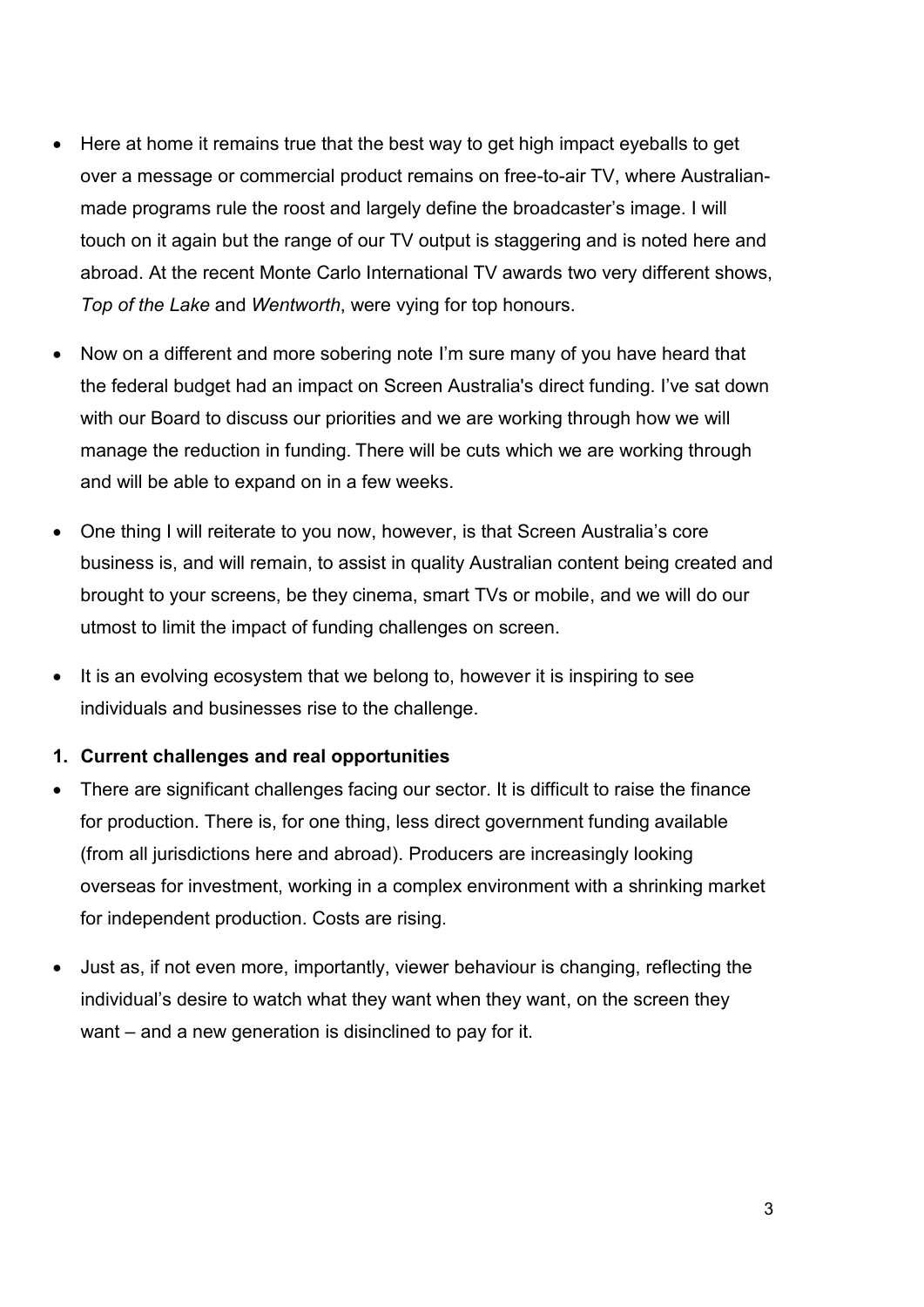- Piracy is blamed for reduction in revenue and creates real problems all the way along the value chain of screen content. There is more competition for eyeballs as larger production companies seek to diversify, and the barriers to entry are dropped as it becomes easier for anyone to make content.
- This proliferation of content providers (the legal ones) is wonderful for viewers' choice but it is creating real issues for funding of the ever-increasing costs of production and marketing, as no single distributor is getting the benefit of viewers.
- Despite all these issues, production in Australia hasn't dropped. Producers and distributors are taking steps to deliver content to audiences in innovative ways.
- The Producer Offset, alongside the Location and the Post, Visual and Digital Effects Offsets, have been invaluable incentives for production. Screen Australia research shows that in the six years since the offsets were introduced, average annual production expenditure has increased significantly for feature films (by 82.5%), television drama (by 46%) and documentaries (by 81%), despite decreased funding available from Screen Australia.
- Over \$1 billion has been provided through the offsets with the key difference to other industries being that the spend happens first. The rebate is only provided after all expenditure is tallied up.
- Offsets are, however, purely financial triggers as a rebate on dollars spent they do not target areas of market failure: cultural, quality and innovative content.
- This is where Screen Australia really comes in and we have a crucial role in each of these areas. Although our funding makes up only 10%, on average, of total budgets, direct Screen Australia funding underpins around 50% of production in Australia across film, TV drama, kids TV and documentary. We ensure that these programs have cultural value and an enduring legacy for Australian cultural identity, that they are ambitious and take risks, and that they have the capacity to resonate with audiences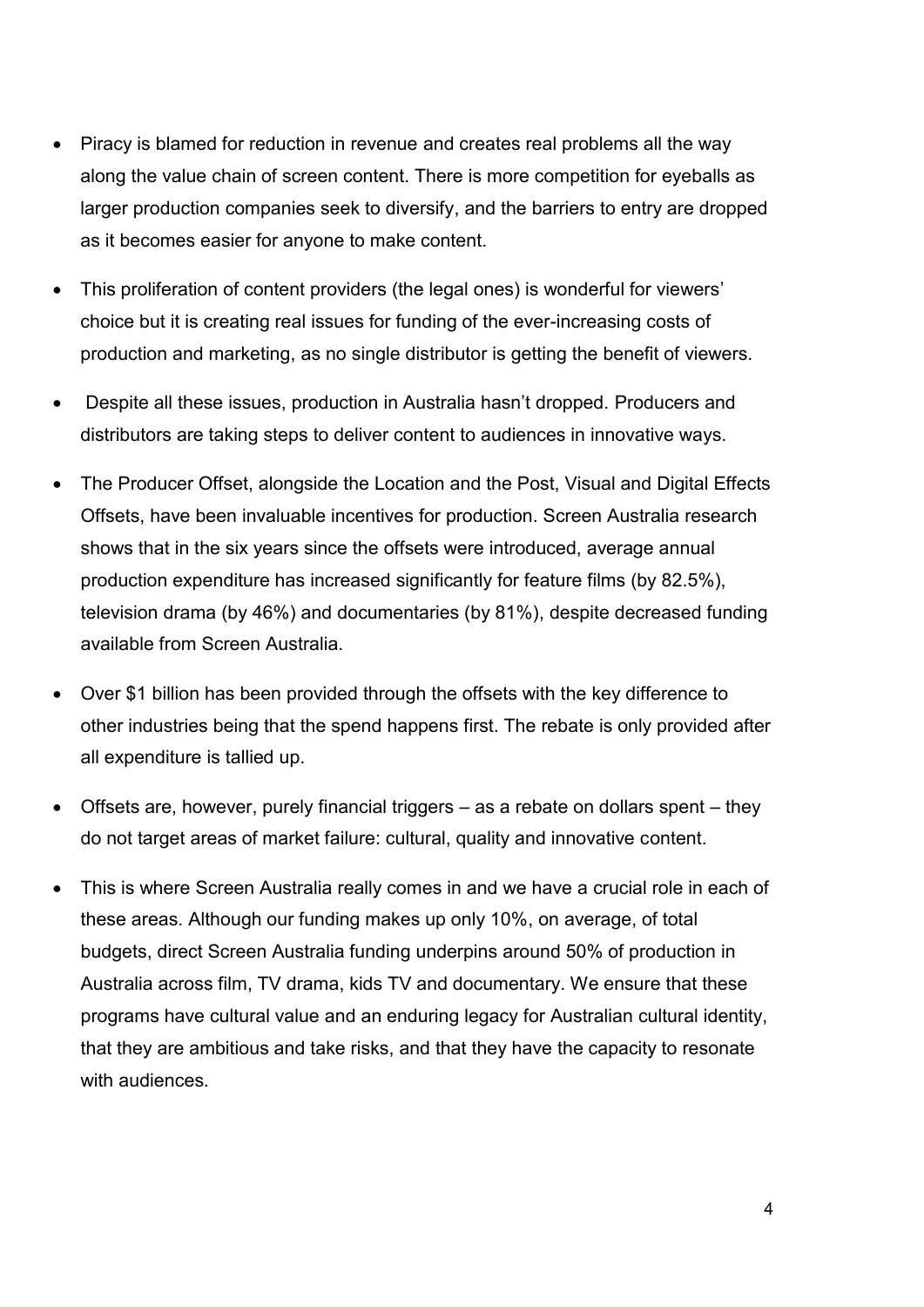Our funding is finite and we can't fund everything we wish to. A good funding decision, in our view, sees an excellent film, TV or multimedia project being made; standout talent, be they before or behind the camera, being recognised; and this leading to more projects getting off the ground. Some projects may make less return on investment but have a strong creative vision and deliver invaluable cultural benefit. Screen Australia steps in to assist those high-quality, culturally-significant or career-defining projects go ahead.

## **2. The crossroads of arts and business**

- As previously stated the Australian screen industry straddles two worlds. On the one hand, people say, it belongs to the arts. So much of what we do is part of our nation's creative expression and cultural identity. Our social histories, our past lives, our humour, our idiosyncrasies, our stories, are brought to life on screen.
- This is why the Government, through Screen Australia, supports the screen sector. Screen content is a vital component of the cultural industries. Screen stories are as much a part of our artistic make-up as visual artists, writers, musicians and thespians. In fact, filmmakers draw on a bit of all of these.
- The aim of this entire endeavour, from the scripting to art direction, from composition to the catering trucks, is to reach an audience, to move them emotionally, and to communicate an idea. If any of the creative elements aren't working together, or working well, that moment of magic can be lost. We need a thriving industry with big ambitions to keep honing these craft skills and giving our talent the greatest possible canvas and palette to work with.
- As mentioned but something I wish to repeat, there is a big difference between the screen sector and pure arts practice. Our sector is big business.
- The screen industry contributes \$6.1 billion to the economy. It employs 41,000 people. When we come to town the spillover benefits and spillover effects are monumental – although this again is often forgotten by our detractors. Films and television programs are made with an eye to the commercial gains.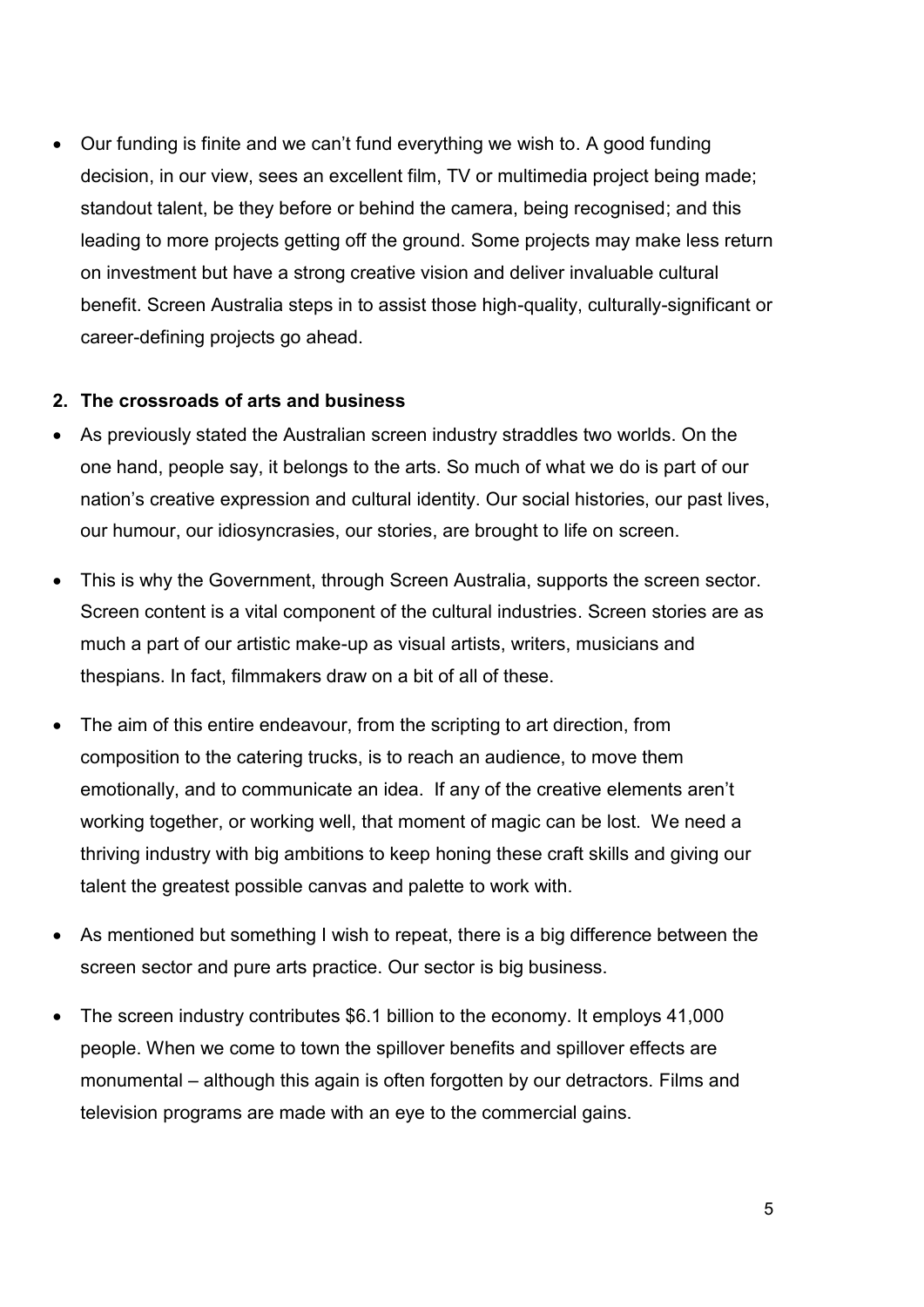- It is, however, incredibly difficult to finance a high-end television or feature film and then see it through to completion on time and within budget, often in multiple locations, with a total cast and crew reaching up to 2,000 on big productions.
- Producers have to be incredibly agile business people, managing a project from the chrysalis of an idea to a major-scale production, and the advertising and distribution to a wider audience over many years. To put this into perspective, on average it takes three-plus years and eight drafts to develop a project, and that's before shooting begins. It is then another 12 to 18 months before the project hits a screen of any description.
- But as I said, too often the business community tends to see us still as fluffy creatives, too caught up in 'making art' to be commercially savvy let alone business focused. We need to better present ourselves to this end of town and clearly show the business acumen our sector has, and the benefits and upsides that are possible.
- I'm here today to tell you we are both: artists and entrepreneurs, and that one does not exclude the other.
- Screen Australia's role is to help bridge that apparent divide and support the best Australian screen artists to bring their stories into the world as good business.
- Australian storytelling is unique and it is my and my colleagues' job to ensure that the most creative, innovative, diverse and high quality content makes its way to screens so that audiences, including you, can share in it.
- This involves supporting projects through their life cycle, providing distribution and marketing advice to a number of projects each year. Our support for screen events, such as film festivals, workshops and master classes, helps foster a shared screen culture for Australians. We provide development support for producers that require assistance to build their ideas so that they are market ready.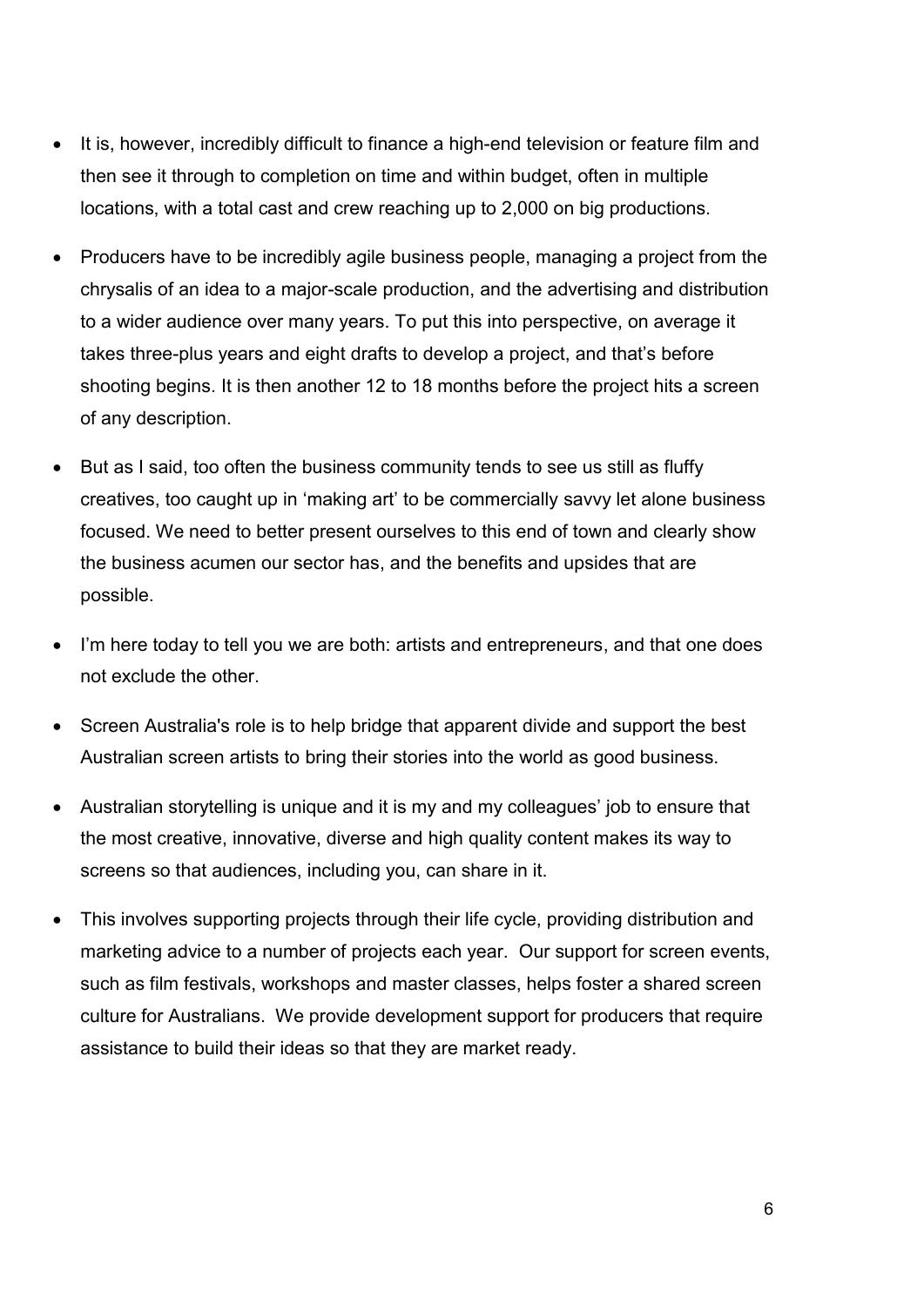- Our Enterprise Program provides business development support for individual screen businesses to build their capacities, whether through industry placements, innovative initiatives or operational support. I'm telling you about these programs to demonstrate that it's not only money for screen production that goes out our doors.
- Again, deliberately repeating myself to beat the message home, Australian screen content is also a highly effective offshore promotional tool for Australian skills, talent, culture and values. Our Cate and Nicole, surnames are not necessary here, have done wonders in drawing attention to Australia. We are building links across the world, promoting our capabilities through our screen stories. As Ms Blanchett said recently on one of her international red carpet interviews, our sector is an amazingly strong soft-diplomacy tool.
- Our co-production program encourages collaboration and partnerships, enabling Australian producers to learn from their international counterparts and vice-versa, and bring in international finance. Our working relationships are not just with the English-speaking markets like the UK and Canada but also China, Singapore, Germany and France. We are currently reviewing the co-production guidelines to encourage more production and expand the reach of our stories, talent and companies.

## **3. Global ambitions and local dividends**

- This brings me to the state of the sector today and its successes in the domestic and international arena. The Australian screen industry is punching above its weight and being feted on the world stage, and deserves greater recognition than it often receives at home.
- We've had a great year at Cannes, as I mentioned. At Sundance and the Berlinale, first-time director Sophie Hyde received worldwide acclaim for her feature *52 Tuesdays*. Jennifer Kent was a resounding success at Sundance for her feature *The Babadook*. Cate Blanchett received the Oscar for Best Actress, one of many Australian actors that enjoy a prominent role on the world stage. Australian crews have an excellent reputation for quality and hard work, recently reaffirmed by studio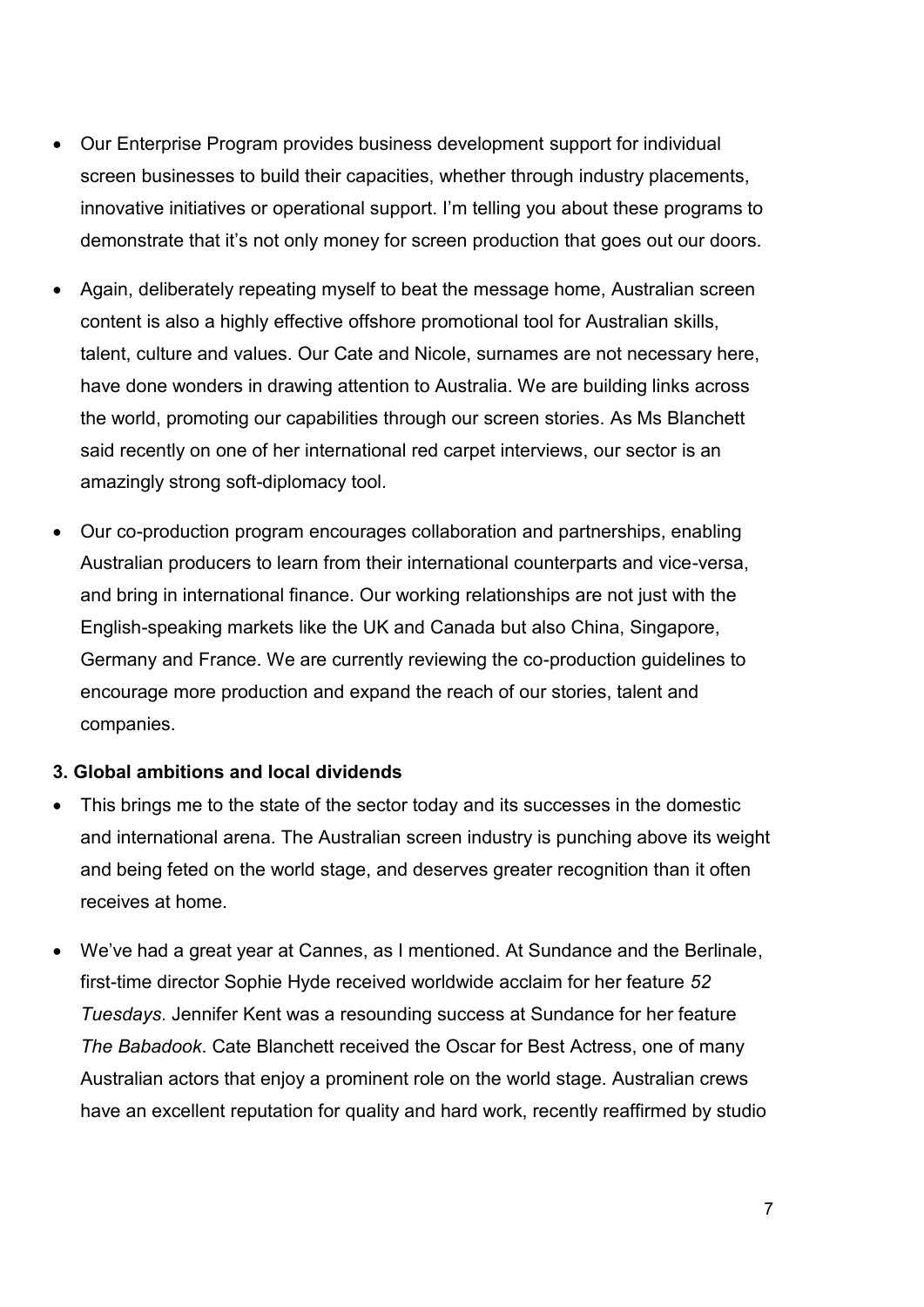executives after shooting Angelina Jolie's recent feature biopic *Unbroken* here. Catherine Martin and Beverley Dunn won Oscars for costume and production design on *The Great Gatsby*. Australian post-production and visual effects companies are world class, seen by Animal Logic's role in creating *Lego*, which took the world by storm, and Rising Sun Pictures' share in the Oscar for *Gravity*.

- This extraordinary talent is equally present in the world of television. Australian formats have sold very well overseas as have our programs.
	- o *Secrets and Lies,* Hoodlum's interactive television production was bought by the ABC Network in the US and production is already under way on the new series.
	- o Fremantle Media's prison drama *Wentworth*, broadcast on Foxtel, is a major hit in the UK and has been remade by Germany and the Netherlands.
	- o A US version of Essential Media's *Rake* was commissioned by Fox and has already been shown on US television.
	- o High-end drama *Top of the Lake* has sold into territories around the world and won multiple international awards.
- Audiences are going wild for Australian drama. In 2013, 92 of the top 100 watched shows were Australian. *Love Child*, a drama on Network Nine, just finished its 10 week run with an average of 2.1 million viewers per episode (broadcast and online combined). On a Sunday night in February, three Australian dramas premiered: *INXS, Rake* and *Schapelle*, and reached a combined audience of five million in Australia.
- We continue to see this love of new stories with innovative multiplatform projects, such as *[#7 Days Later](http://www.youmailme.com.au/t/y-i-ilidyhl-l-t/)*, which won an International Digital Emmy® Award at MIPTV in Cannes earlier this year. This win reinforced the strength of Australia's success in this evolving new platform. *#7 Days Later* is the fourth project in five years involving an Australian company to take home a Digital Emmy® Award.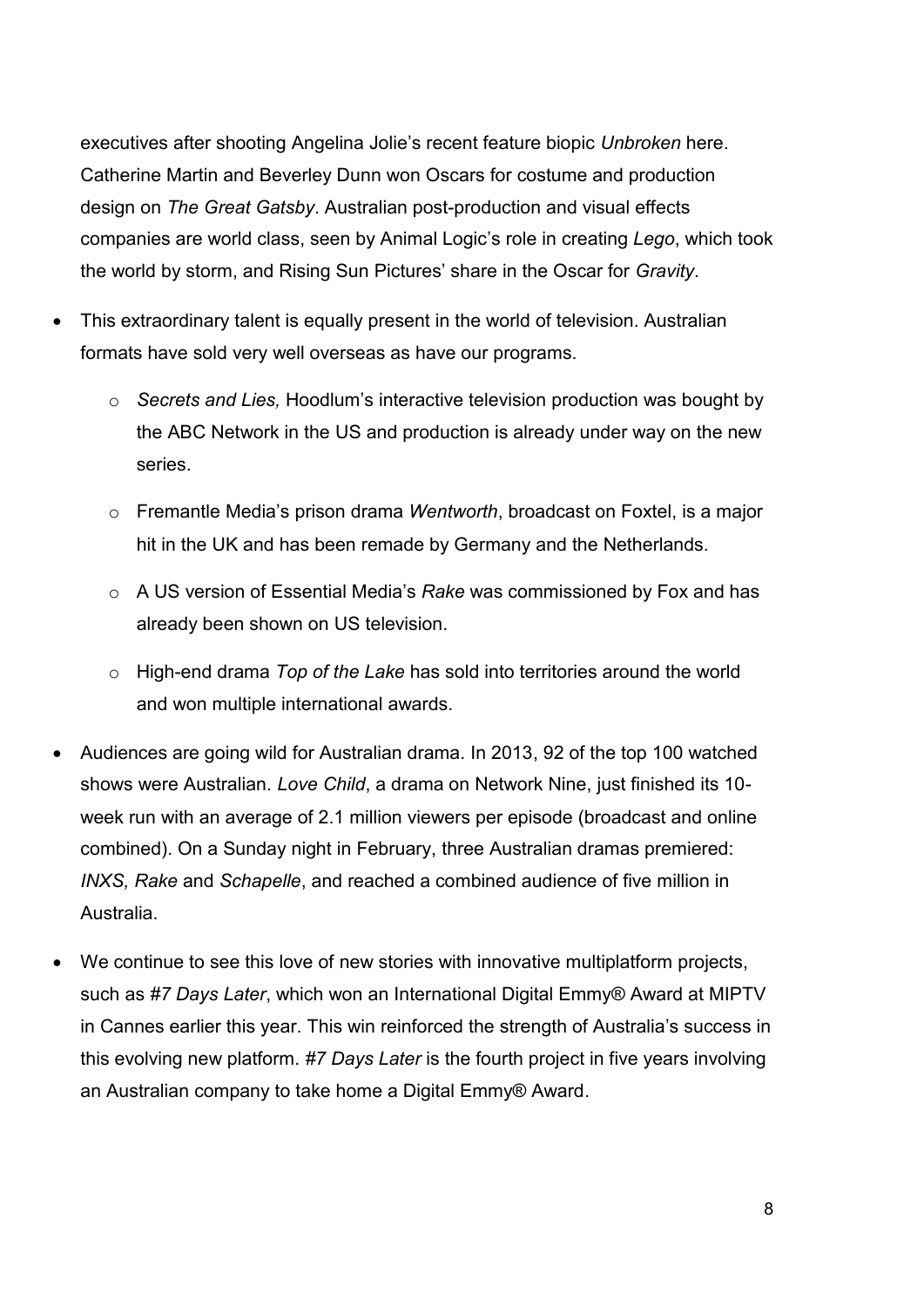- The buzz around directors David Michôd and Justin Kurzel has seen them being swamped by scripts since their break-out films *Animal Kingdom* and *Snowtown*. Cinematographer Adam Arkapaw worked with David Mich d on *Animal Kingdom*, *Top of the Lake* and other Australian features before the high quality US series *True Detective*. These are just a few examples of many. Their success demonstrates how Australian talent, when given a springboard to gain international exposure, can be in demand.
- It is testament to the strength of the Australian screen sector that we have seen high profile Australian practitioners, such as Nicole, Cate and Russell, return to take a role in Australian productions. Screen Australia and our predecessor agencies supported the early projects that got them started, leading to major international careers, after which key talent continue to return to Australia when the opportunity arises.
	- o For example, Nicole Kidman plays the lead in *Strangerland,* currently in postproduction, having recently starred in the co-production *the Railway Man*.
	- o Russell Crowe has completed directing and starring in *The Water Diviner*, in exclusive negotiations with Weinstein Co after they saw a teaser in Cannes, and due for release later this year.
	- o Acclaimed Director of Photography, John Seale, known for his work on *Harry Potter*, worked on *Fury Road*, currently in post-production.
	- o Rachel Griffiths, for years a prominent actress in US television drama, due in part to the success of *Muriel's Wedding*, is now appearing in local drama *House Husbands*.
- There is a lot to be proud of and I think the disparate parts of the Australian screen sector need to come together and recognise that the sector is in good shape. The sky isn't falling.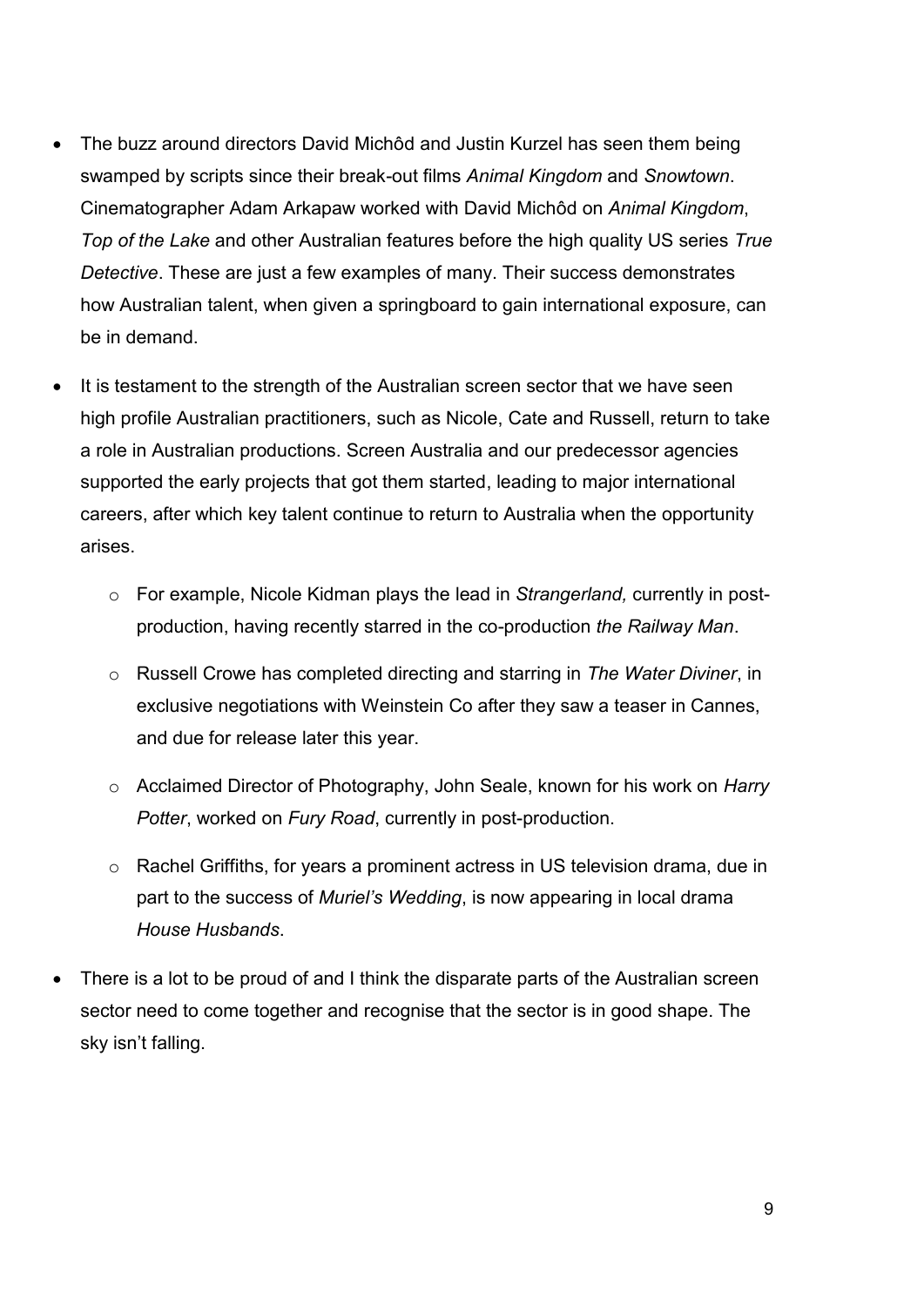- Yes, we're a small population and so will never achieve the astronomical box office returns you hear of in the US.
- Yes, it will always be difficult to finance production as film, television drama, documentaries and online content are inherently risky for investors.
- Yes, these are challenging times for production companies that have built their business model around traditional distribution mechanisms.
- But we're all working together with the common aim of creating great content that resonates with audiences across Australia, and internationally, and I think we need to recognise that we do this well.
- So, what comes next?
- Screen Australia will continue to support the Australian screen industry by enabling the most opportunities for the talented individuals and businesses active in the sector.
- Screen Australia will not stray from its cultural remit to support a diverse, innovative and creative slate of high quality content, but we will continue to seek the greatest possible audience for Australian stories, and the greatest possible returns for rights holders in a commercial environment. Screen content is an art form that needs to succeed in both the heartstrings and the back pocket.
- We want our film and television makers to test the boundaries of storytelling, making audiences laugh, cry, wince with empathy, gasp in amazement and think in new ways about the world around them. We want to ensure that Australian stories continue to shift, inform and inspire conversations in cinema queues and loungerooms from Leichhardt to London, Shepparton to Shanghai.
- Screen content generates discussion, be it over the water cooler, through tweets or mash-ups. Audiences invest themselves emotionally in stories, lamenting the loss of beloved characters or feeling uplifted by inspirational personas. Powerful stories provide us with common points of reference from which to connect with each other